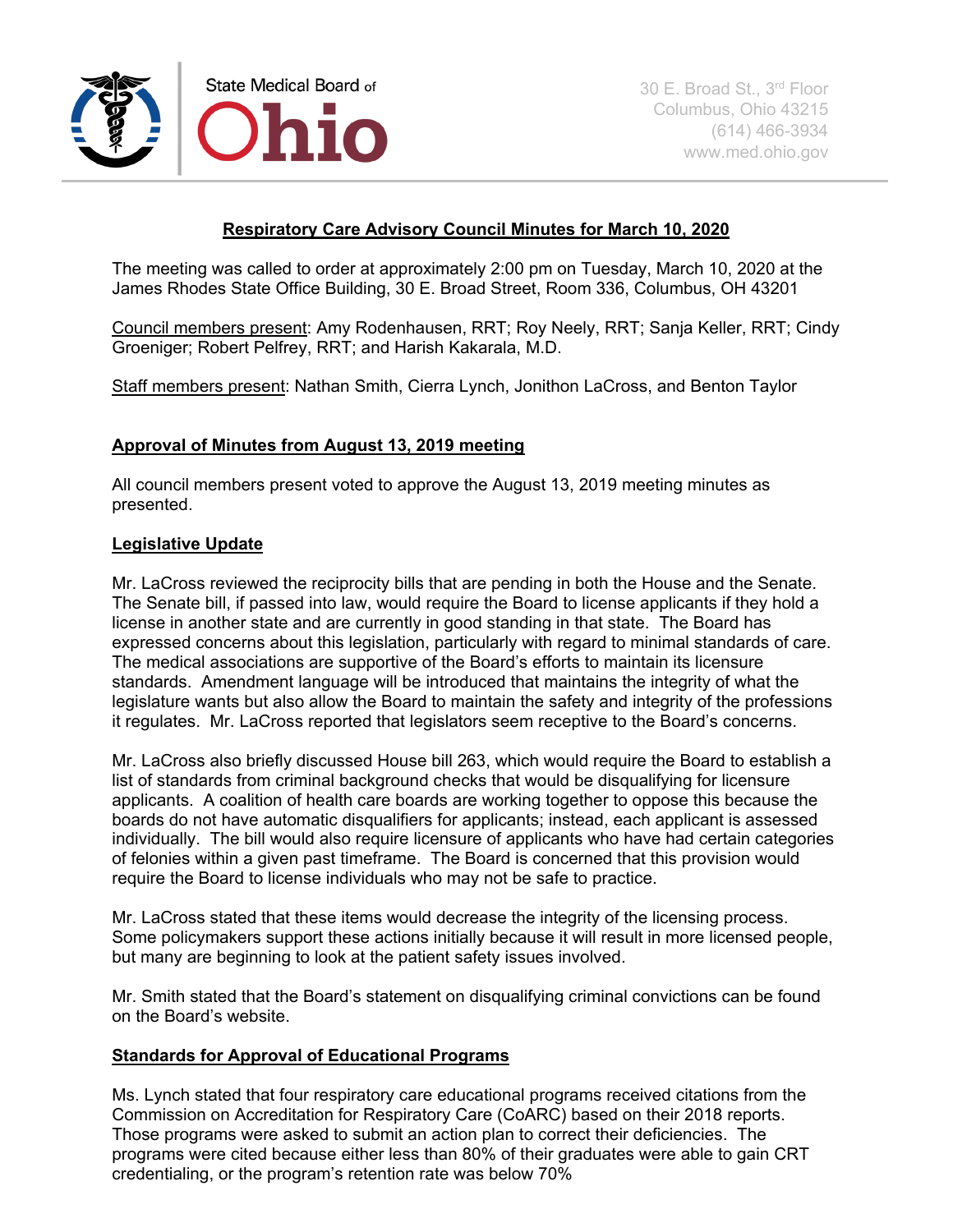The programs submitted plans with action items to address these concerns, including the following:

- Adding additional tutors
- Increasing communications with students who failed or did not take the TMC examination.
- Increasing formal career training sessions with allied health programs.
- Adding weekly objectives.
- Holding meet-and-greet events between second-year and first-year students.
- Individual counseling sessions.
- Increased open laboratory hours.
- Adding patient record reviews to the syllabi.

Ms. Lynch noted that one school asked not to be credentialed because the school has closed its respiratory care program and all their students have graduated.

Ms. Lynch stated that responses from CoARC should be available by August.

## **OSRC Workforce Report**

Mr. Smith welcomed Sue Ciarariello, Legislative Chair of the Ohio Society for Respiratory Care.

Ms. Ciarariello briefly reviewed the highlights of the OSRC Workforce Report, which was based on data collected from June 2019 to December 2019. These highlights included the following:

- Current vacancy rates for respiratory care positions in Ohio average about 8.8%, which is an increase from 3.2% in 2009.
- 88% of survey respondents expected staffing to grow in the coming year by a projected 8.3%
- About 650 respiratory care practitioners in Ohio are over 55 and are expected to retire within the next ten years.
- 77.6% of responding hospitals were affiliated with at least one educational program.
- Managers have attributed staff shortages to workforce competition and having few respiratory care graduates in their area. About 25% of facilities had no openings and were well-staffed.
- About 88.5% of respiratory care staff were RRT's (registered respiratory therapist) and only 8.8% were CRT's (certified respiratory therapist).
- 90.6% of facilities use protocol-based care, compared to 81% in 2009.

Ms. Ciarariello also used CoARC reports to compile data regarding the supply of respiratory care professionals in Ohio:

• Ohio has five bachelor programs and 17 associate degree programs, though one of those associate degree will close this year.